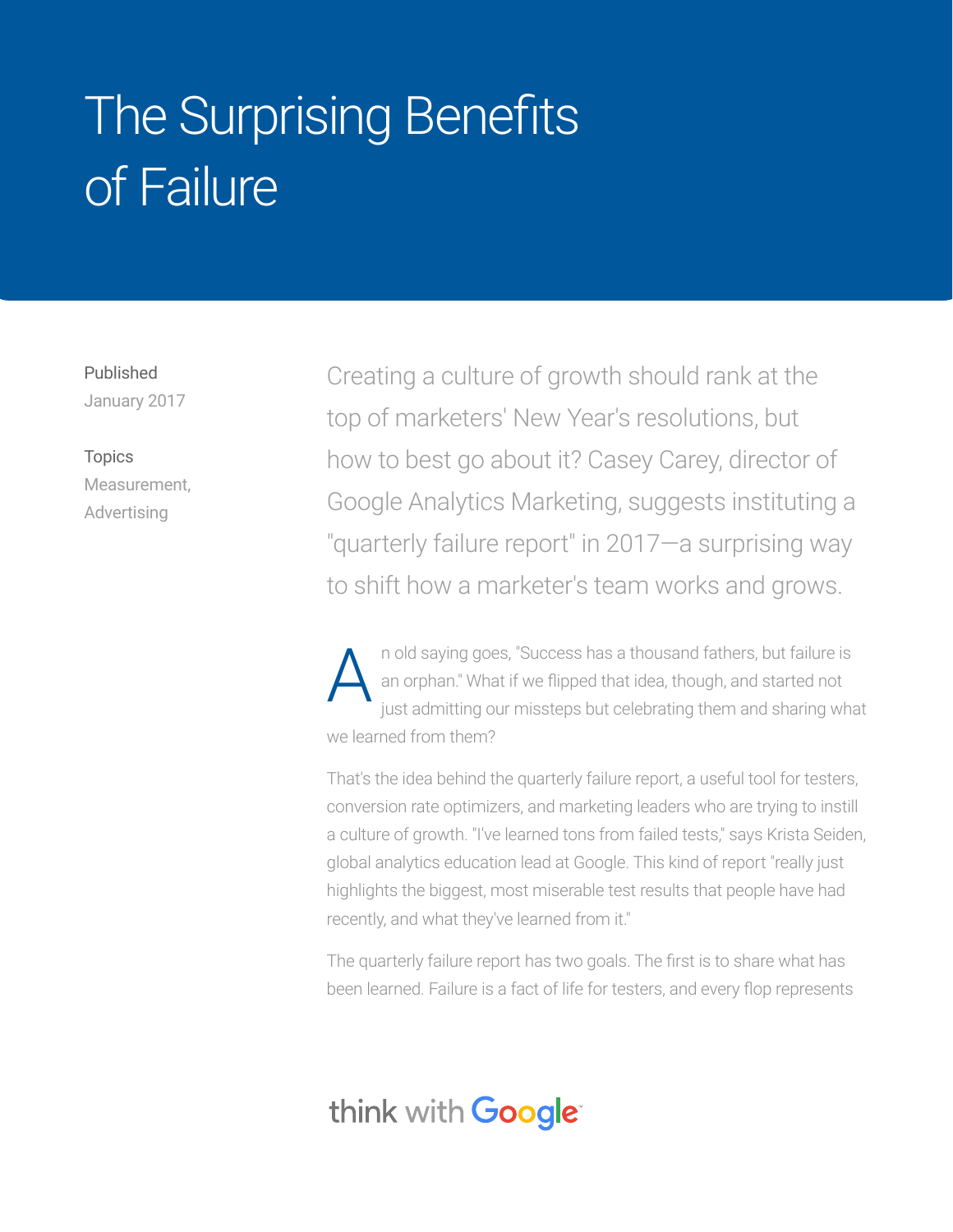a fact uncovered. Sharing those defeats in a routine way promotes institutional memory, ensuring history will be less likely to repeat itself. The losses don't have to be huge; they can be tests of buttons, imagery, or calls to action as well as more ambitious tests of user flow at checkout or new features.

## "Our test success rate is about 10%," says Jesse Nichols, head of web and app analytics and growth at Nest. "But we learn something from all our tests."

The second goal is to reinforce the culture of failing―and learning―fast. Failure is the byproduct of good testing. "Our test success rate is about 10%," says Jesse Nichols, head of web and app analytics and growth at Nest. "But we learn something from all our tests."

Whether sharing successful experiments or highlighting the duds and lessons learned, strive for simplicity. The more digestible the information, the more likely people will learn from it. "Capture an entire test on a single slide: the description, the hypothesis, the variations, the outcome, and next steps," Jesse says. "You've got to leave some asterisks and full details in the appendix."

The one-slide approach makes it easier to establish a template and communication process that can be replicated. "Stakeholders know exactly what they're going to get every time we run a test, and it doesn't feel like I'm painting a picture that just tells the story that I want to tell," Jesse says. "I admit our tests that don't succeed. I give credit to the teams that have participated in the tests that do succeed."

An experiment gone wrong doesn't have to mean someone goofed. In a [culture of growth](https://www.thinkwithgoogle.com/articles/marketing-optimization-testing-launch-growth.html?_ga=1.168796321.1404275398.1483553696), it should mean that you tried something new, measured the results, and learned that the change didn't help the bottom line. If your tests are always successful, you're probably not testing often enough or